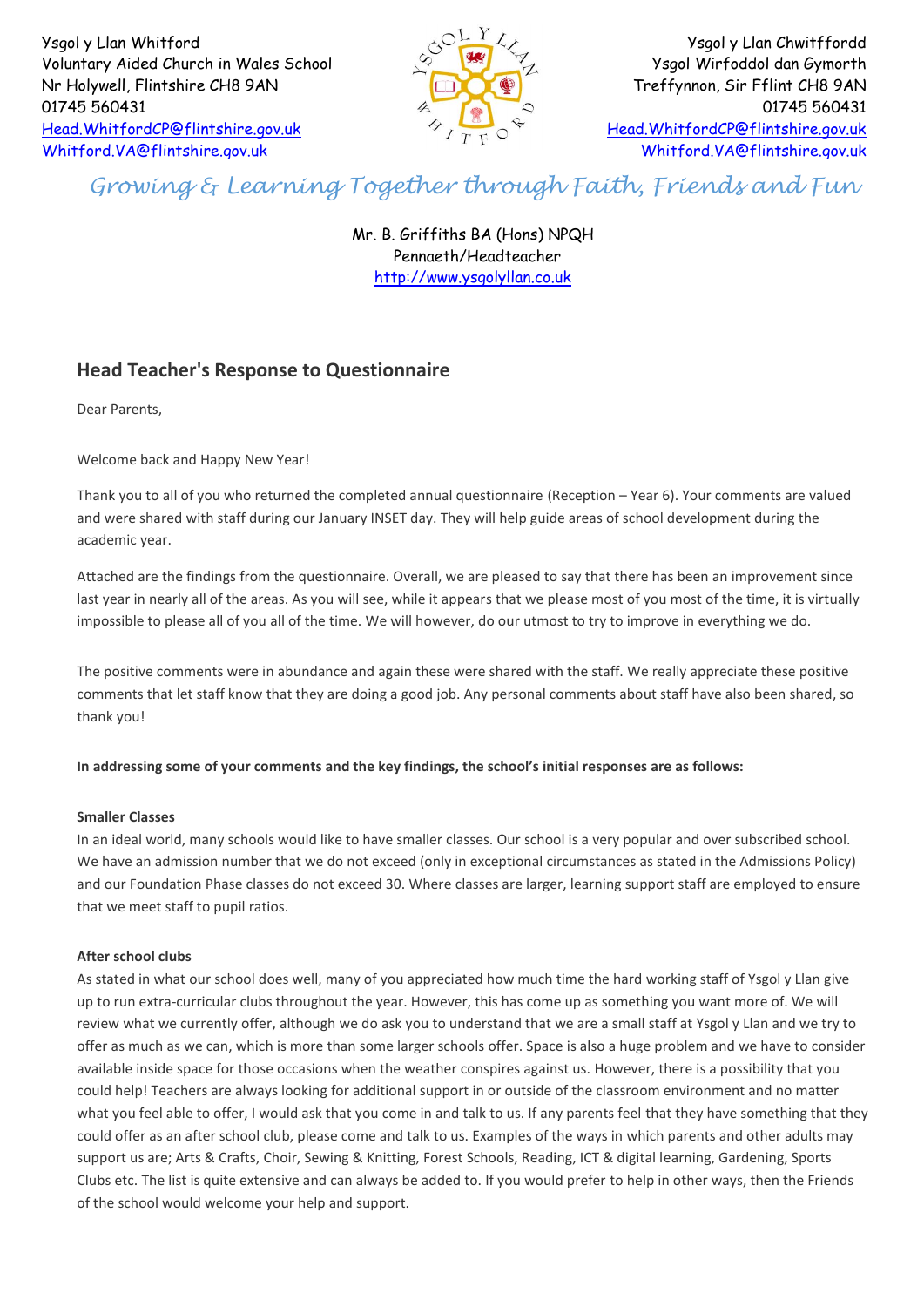|                      |                       | Spring Term           |                                      |                                   |     |
|----------------------|-----------------------|-----------------------|--------------------------------------|-----------------------------------|-----|
|                      | Mon                   | Tue                   | Wed                                  | Thur                              | Fri |
| After<br>school      | <b>TBC</b><br>$\star$ | Football<br>$Yrs$ 1-6 | Urdd<br><b>VAN</b><br><b>Yrs 2-6</b> | Sewing &<br>Knitting<br>$Yrs$ 3-6 |     |
| Lunch/school<br>time | Chess<br>Yrs 3-6      | Swimming<br>$Yrs$ 3-6 |                                      | Dragon<br>Sports<br>$Rec - Yr 2$  |     |

#### **Homework**

Homework is probably one of the hardest things of all for schools to get right. Some households value homework highly and have the time and resources to support it, while we understand that others do not. Many of our children also have busy lives outside of school engaged in a myriad of sports, clubs and family activities. Getting the tone of homework just right for everyone is almost impossible so please talk to your child's teacher if you have problems or concerns. We would urge however, that you read regularly with your children regardless of their age and stage of reading development – do not concentrate on scheme books but take them to the library and introduce them to the world of literature (Neil Griffiths was keen to share that this does not just mean books, but magazines, newspapers, comics, recipe books etc). Any type of Maths outside of school will help your child – regular practice is key! Don't forget that timetables are also a must for the juniors! Classes intend on sending out regular termly newsletters to help you understand what they will be covering in class over the term so that you have an idea of their topic and how you could help at home. Again, if in doubt, ask the class teacher. Please remember that children have been working hard all day in school, so any practice at home should be short, snappy and FUN!

#### **Personal Belongings**

We agree that teaching children how important it is to keep their belongings together is very important. We do remind children about looking after their belongings and are always encouraging independence skills in school from a very early age. However, this is again something that parents can help with at home and I am sure many do. If a child is used to not putting away their own clothes at home, getting their things ready for school or simply tidying away their belongings, then it becomes difficult for them to carry out such independent skills in school. We need to ensure that we give consistent messages to children both at home and in school regarding their own belongings. Please also ensure that all items of clothing are labelled and that you frequently check these labels as there are many unlabelled items in the lost property box.

#### **Church Activities**

We recognise the importance of establishing excellent, meaningful links with the Church and feel that we do this. We will however continue in our efforts to improve our links where possible. We are a Church in Wales School and highly value Christian teachings and the Christian Ethos. We have introduced a new scheme for Collective Worship this year and have purchased resources for reflective areas in each classroom. Once we have our new Minister, we can discuss how to move forward.

#### **Parking**

This is an ongoing issue that we can only remind parents about in our newsletters. We have been in touch with the local police and we listen to our neighbours. It is important that everyone receives the message about parking sensibly, being considerate towards neighbouring property, safeguarding children and being more aware when parking or driving away.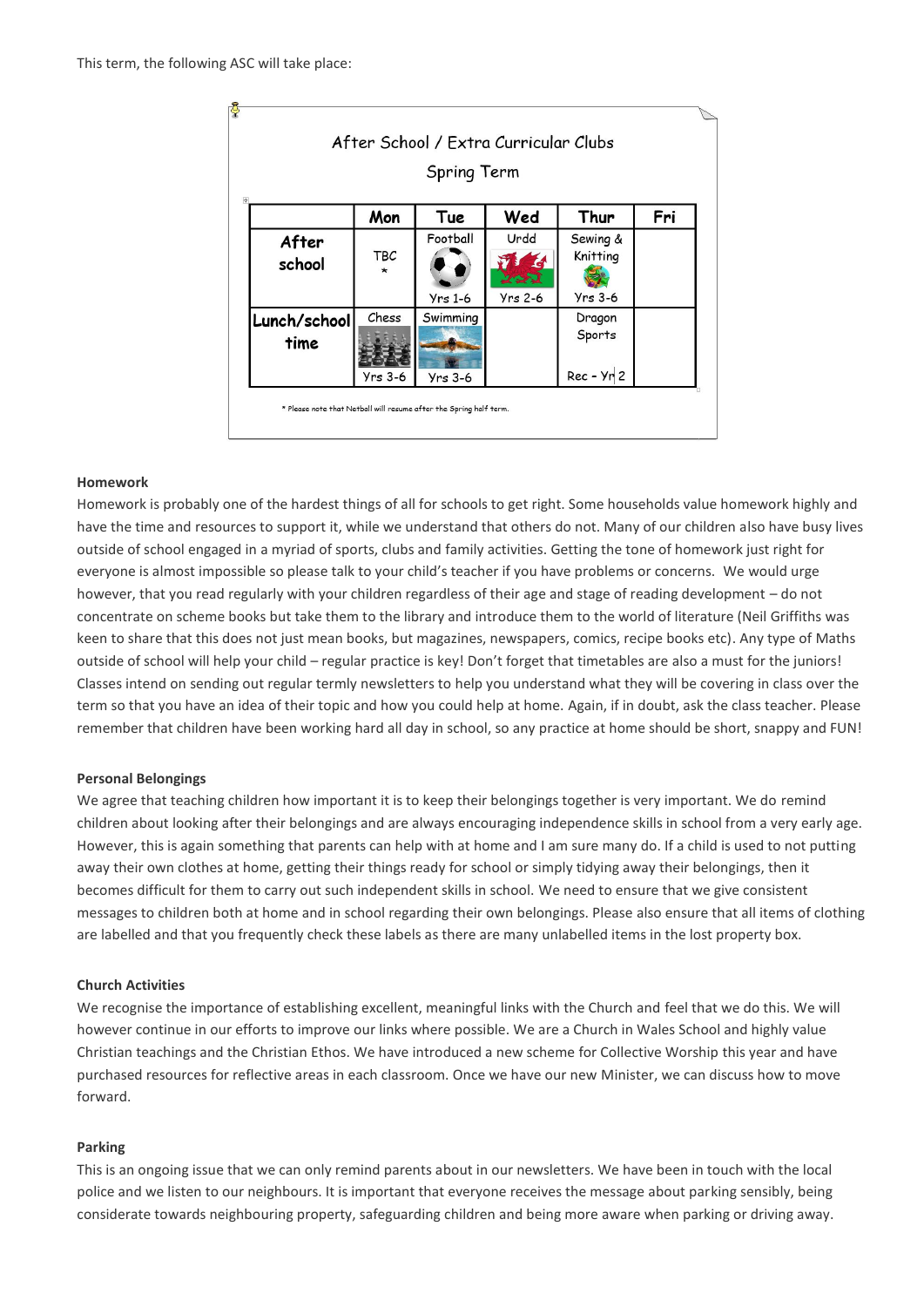#### **Feedback on Progress**

Teachers spend a huge amount of time monitoring the progress and attainment of individual children and the school is required to keep records. Currently we feed back to parents via termly parents' meetings and an annual report in the summer term. If your child does not make at least the expected progress from their individual starting point or gives us cause for concern at any point in the school year, your child's class teacher will inform you and encourage you to work with us to develop intervention strategies to support their specific needs. In addition, we do have an open door policy and are always here to help - if you notice anything about your child's progress or if you yourself are concerned at any point, please be aware that you can call into school and make arrangements to discuss this with the class teacher. Even if you simply want to ask if your child is progressing well, you can write in your child's home-school diary or simply ask the class teacher at the end of a school day. We will review the way in which we report to parents to see if it can be improved in any way.

#### **Electronic Payment**

We did look into this with Flintshire County Council along with a number of other Flintshire schools. As it stands, there is something out there that Flintshire had made us aware of. It would allow parents to pay online for school meals, school trips etc as well as offering text and email services. However, schools would currently have to pay the transaction fees for every single transaction. This is a major concern for many schools due to tight budgets and this therefore was not pursued. We hope that this can be addressed in the future as it is something that the school is keen to introduce.

#### **Communication**

General messages concerning your child can always be left at the school office to be passed on to teachers. If you have a question or concern, the best time to talk to your child's teacher is at the end of the school day. For lengthier discussions however, it will be necessary to arrange an appointment via the school office. If you are unable to get into school at home time, feel free to either write in your child's home-school diary or email any questions FAO your class teacher to the school office [Whitford.VA@flintshire.gov.uk](mailto:Whitford.VA@flintshire.gov.uk) and we will ensure that the message is passed on.

58% of responses appreciated the regular tweets yet a minority of you still do not use Twitter. Although you may be unfamiliar with Twitter, we do urge you to give it a go as many parents do welcome the regular feedback. We are here to help if you want any advice on using it. Facebook was suggested as another option although it does take time to manage all and any means of communication, and therefore it is just a thought for the time being. From those parents who enjoy receiving information via Twitter, 42% would welcome Class Twitter feeds specific to their child's class. Therefore, Class Twitter feeds have now been set up, and you can follow them on

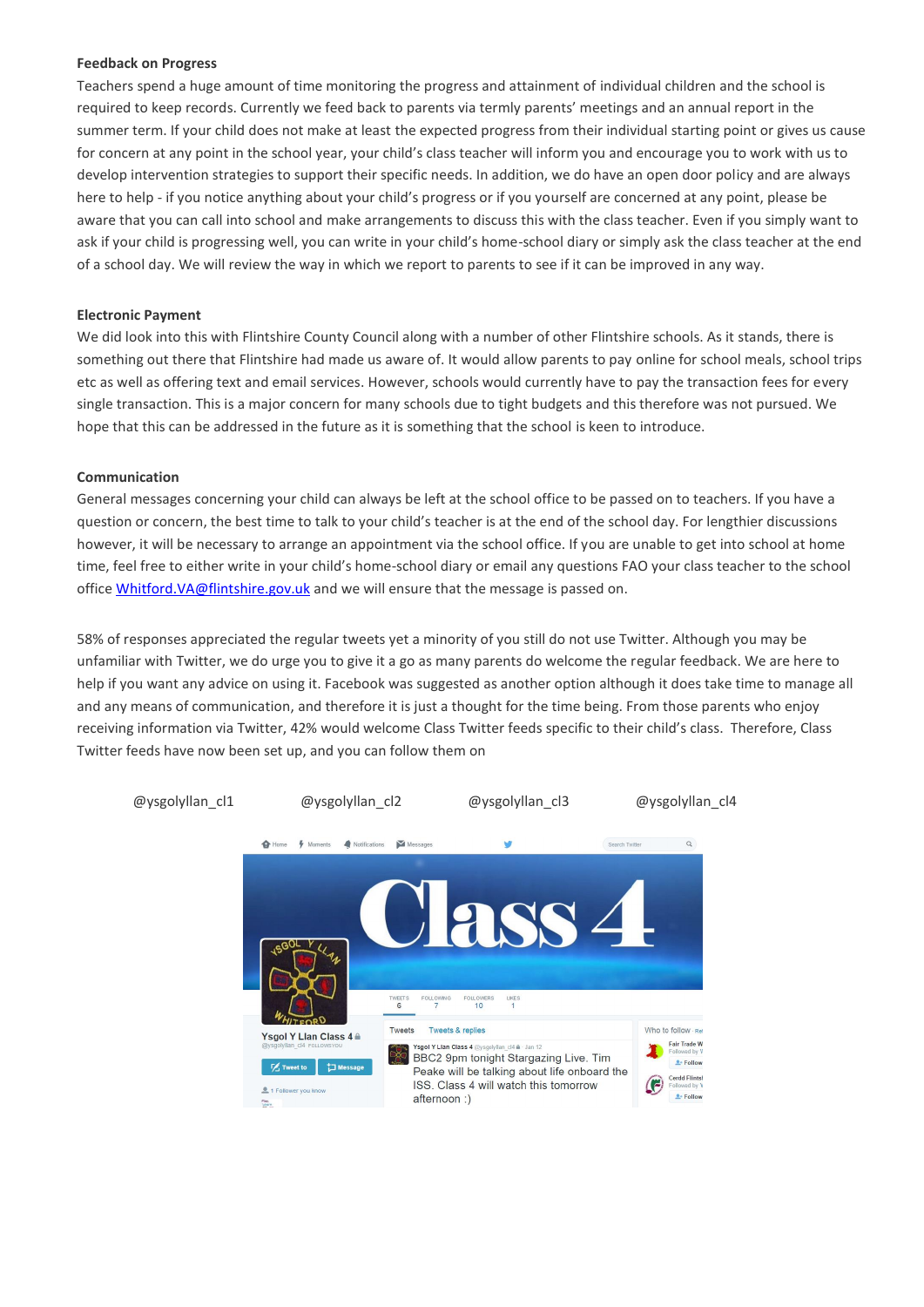63% of you would welcome a NEW website and we agree. Unfortunately, the old websites were out of date and had issues. I have set up a new basic website that will hopefully meet your needs and in time, have everything on there that you should need. Although the website can be viewed on mobile devices, it is much clearer on a desktop view. The website has been designed to be easy to access and easy to manage. If you have any ideas on items to include on the website, please let us know and we will certainly consider them if they are manageable. Be assured that we will do our best with the time that we are able to allocate to the website. Enjoy [www.ysgolyllan.co.uk](http://www.ysgolyllan.co.uk/) and watch it grow!



#### **School Uniform**

There have been a number of issues with our current uniform supplier Brodwaith. We have therefore approached Forrester Sports and you will now be able to order directly from them (free home delivery when ordered online) or collect from their store in Mold. Forrester Sports are a very reputable company used by many Flintshire schools and I am sure that you will find their service of a good quality. The link for their website is

### <http://www.forrestersports.co.uk/acatalog/Ysgol-Y-Llan-Whitford.html>

Thank you once again for contributing to the questionnaire this year. We had 33 responses (although some of these had more than one child in the school) and we hope that we have listened to each and every one of you. Next year, we hope that more of you take the opportunity to provide your thoughts even if you are happy with everything the school does.

Many thanks for your continued support

Mr Griffiths